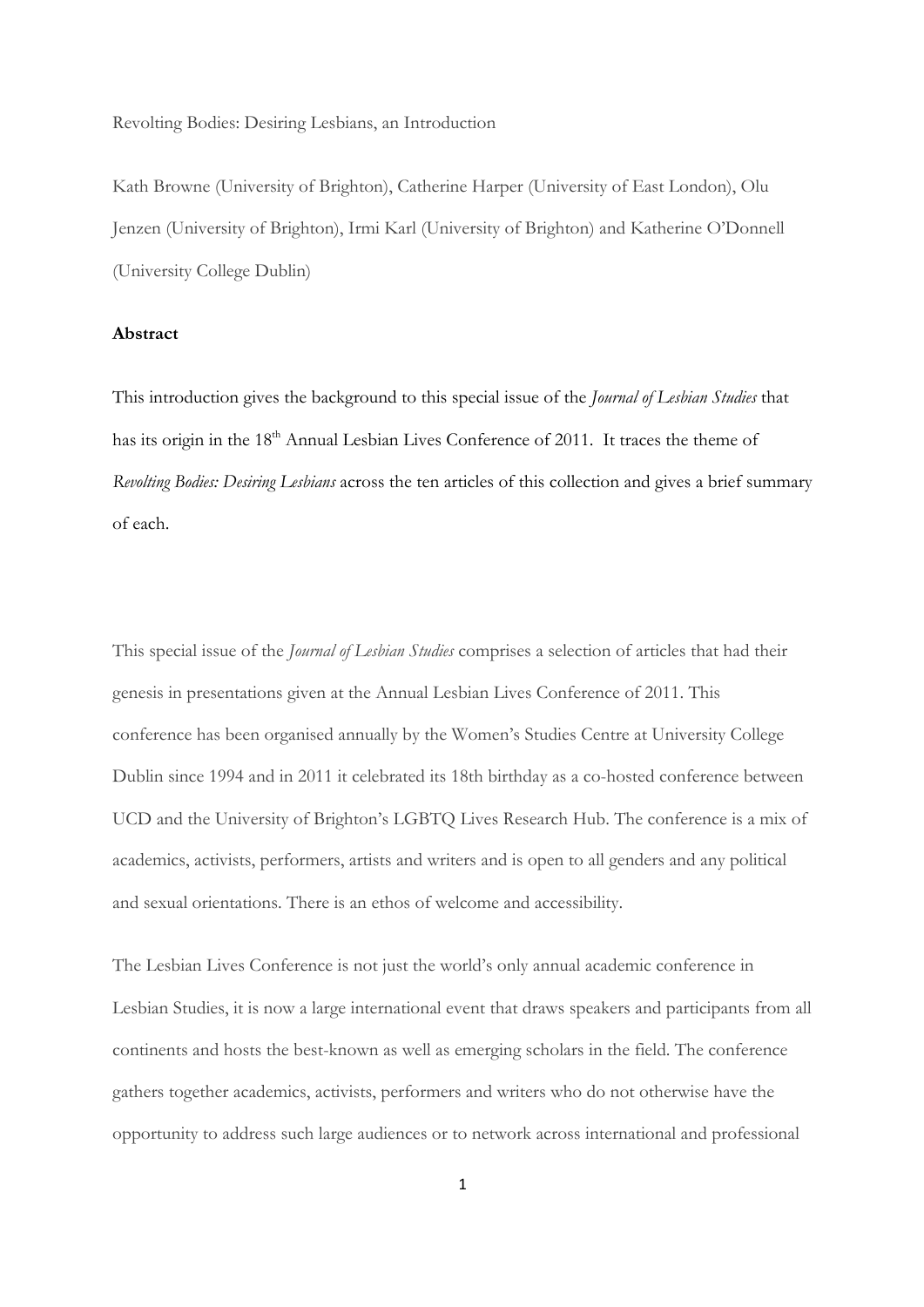boundaries. It is also a forum for political organisation on the levels of both community activism and established international organisations. Many books (academic and literary) and films (documentaries and dramas) are launched at this event and it is continually referenced in lesbian work and events internationally.

The conference sets the parameters for debate in the manifold disciplines that now take 'Lesbian' or 'Lesbian Communities' as the object of enquiry or as a category for analysis.

One of the frequently asked questions posed to the organisers is why use the word 'lesbian'? The same question has a variety of motivations, but as it was so frequently asked Katherine O'Donnell, Director of the Women's Studies at UCD worked with the organisers at Brighton, Leela Bakshi, Kath Browne, Catherine Harper, Olu Jenzen and Irmi Karl to answer that question:

## **Why 'Lesbian' Lives?**

We, the organisers, call the conference 'Lesbian Lives' because we believe that lesbians are a group worth investigating, celebrating and debating with and there are not nearly enough times or spaces where these things can happen.

However antique, ill-fitting, awkward, intimidating, haunted or comic the term 'lesbian' may be for some of us, a primary desire of the organisers is to create a conference where those of us who identify as lesbian can have the opportunity to meet other lesbians to agree and to argue, to dissent and to dream.

We use the word 'lesbian' as a noun and as an adjective but most particularly as an invitation to gather – regardless of whether or not it is a term you would personally use to describe yourself. We do not use 'lesbian' as a term to exclude attendance or police participation at the conference.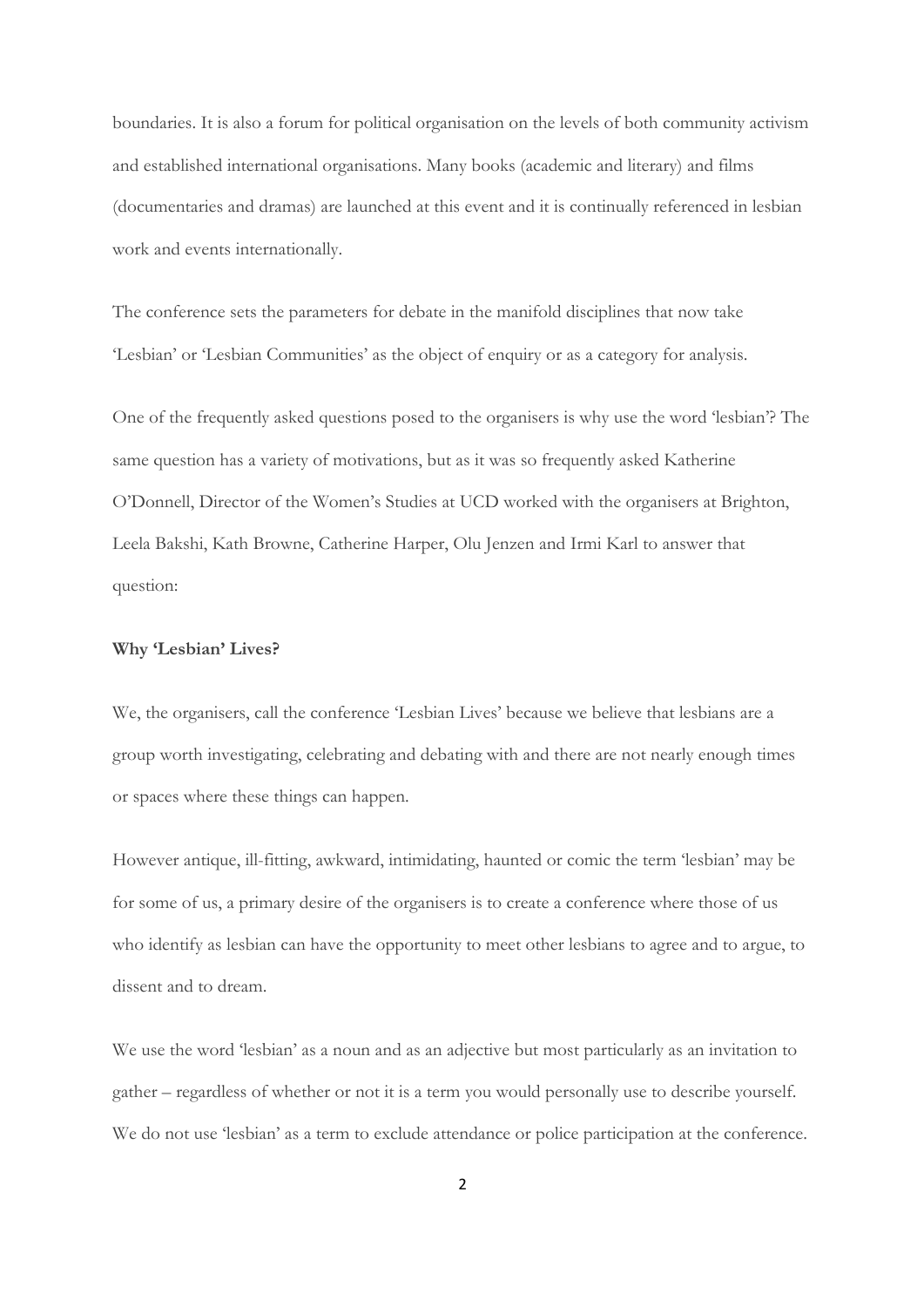The term 'lesbian' is always being contested, often under pressure from conceptual theorising, pragmatic politics, oppressive structures and the forces of fashion. There are many times and spaces at the conference where we continue to debate what 'lesbian' might mean and there are other times and spaces where we act as if we all share the same understanding.

The 2011 Lesbian Lives Conference was one of the very best of the conferences and the range and excellence of the articles published in this special issue attest not only to the vitality and diversity of the conference but to the current dynamism of Lesbian Studies more generally.

## **Revolting Bodies**

For this special issue the editors invited authors to think about revolting bodies in the double sense of rebellious and abject bodies, and in particular how both these meanings coincide with notions of lesbian desire. Articles in this volume take in a broad historical scope and diversity of literary and cultural texts, from Anne Lister's life writing, 19<sup>th</sup> century government reports, via mid-20<sup>th</sup> century oral history to contemporary leisure cultures and popular fictions.

Joan Nestle's piece, rich in history and powerful in its act of remembrance, brings together a wealth of life narratives represented here as 'Five voices' and 'Tree images'. Weaving the personal and political, the embodied and recorded it concerns itself with the 'counter narratives to historical certainties' regardless of who might be proclaiming those certainties. Recognising the embodied acts of lesbian desire, including those of 'the turn of a head…the position of a collar…the captured touch' that all perform 'intimate moments of revolt' Nestle takes us through an 'archive of feelings', to use Ann Cvetkovich's term. Her focal point is the conversations that are The Lesbian Herstory Archives from within which importantly, she, defiant of our own longings for a history of univocal progress, brings to us 'the complexity and nuances of stances of resistance'.

3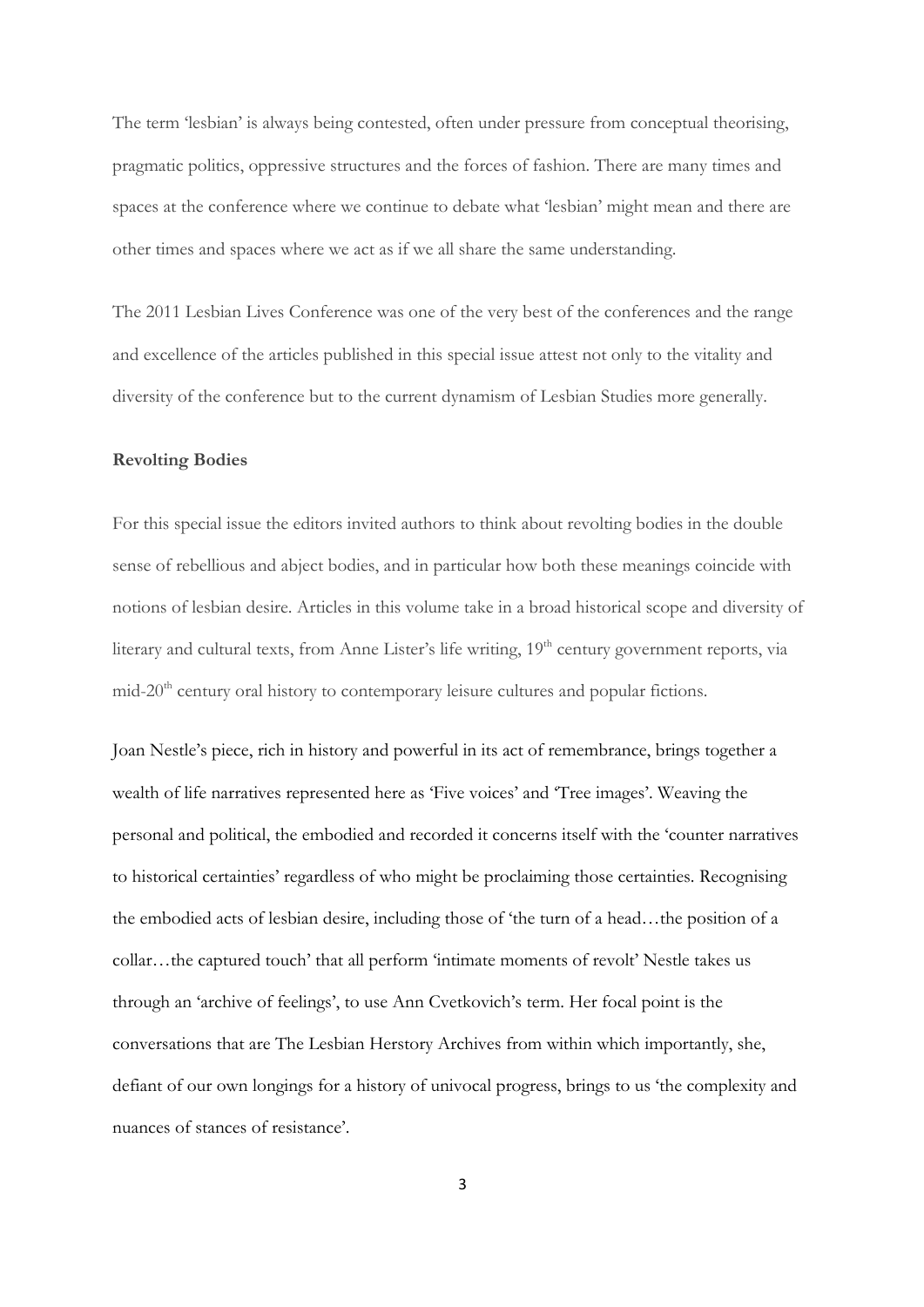In a fresh reading of the contemporary novel *Wetlands* (2009) by Charlotte Roche, Helen Hester takes the opportunity to reconsider the taken for granted notion of the revolting body as provocative because sexually subversive and suggests a shift in our thinking on disgust, transgression and sexuality. The author argues for the tiredness of the focus on sexual transgression of previous critiques of the novel, and focuses here instead on its 'hygienic transgressions'. The destabilizing nature of the novel, she argues, can be located in an affectual reaction of 'nausea rather than arousal' and goes on to demonstrate how it is the protagonist's unflinching enjoyment of bodily discharges, rather than the novel's pornographically titillating sexual explicitness, that transgresses the category of the proper in both its senses.

Aristea Fotopoulou's research on the meaning of porn consumption in digital cultures foregrounds how feminist, queer and other 'diversity discourses' form a central part of how sex blogger sites and networks are conceptualised. Here 'revolting' bodies are discusrsively produced in a digital environment to form particular structures of desire. Her analysis of two porn websites, *Nofauxxx* and *Furry Girl*, reveals a discourse hinged on free market values and demonstrates how in online porn culture 'queer and feminist sexual politics and codes become themselves branded, commodified, material objects'.

Chris Roulston's article poignantly articulates the affective investments in our celebration of Anne Lister's life 'through the lens of modernity' in her enquiry into Lester's modern-day status as an icon of lesbian sexuality. Today Lister 'is an emblem of revolt in its most heroic sense; she is seen as a fighter for sexual freedom and autonomy during a time–the Regency period–when this was perceived to be a near impossibility' Roulston writes, and encourages us to think about why it is so important to us *now* that she was not bound by her time, *then* – suggesting that it is extensively 'because of her modernity that we *want* her to be the key to the past'. Roulston's research suggests however that Lister's story, as well as showing her 'resistance to the modern',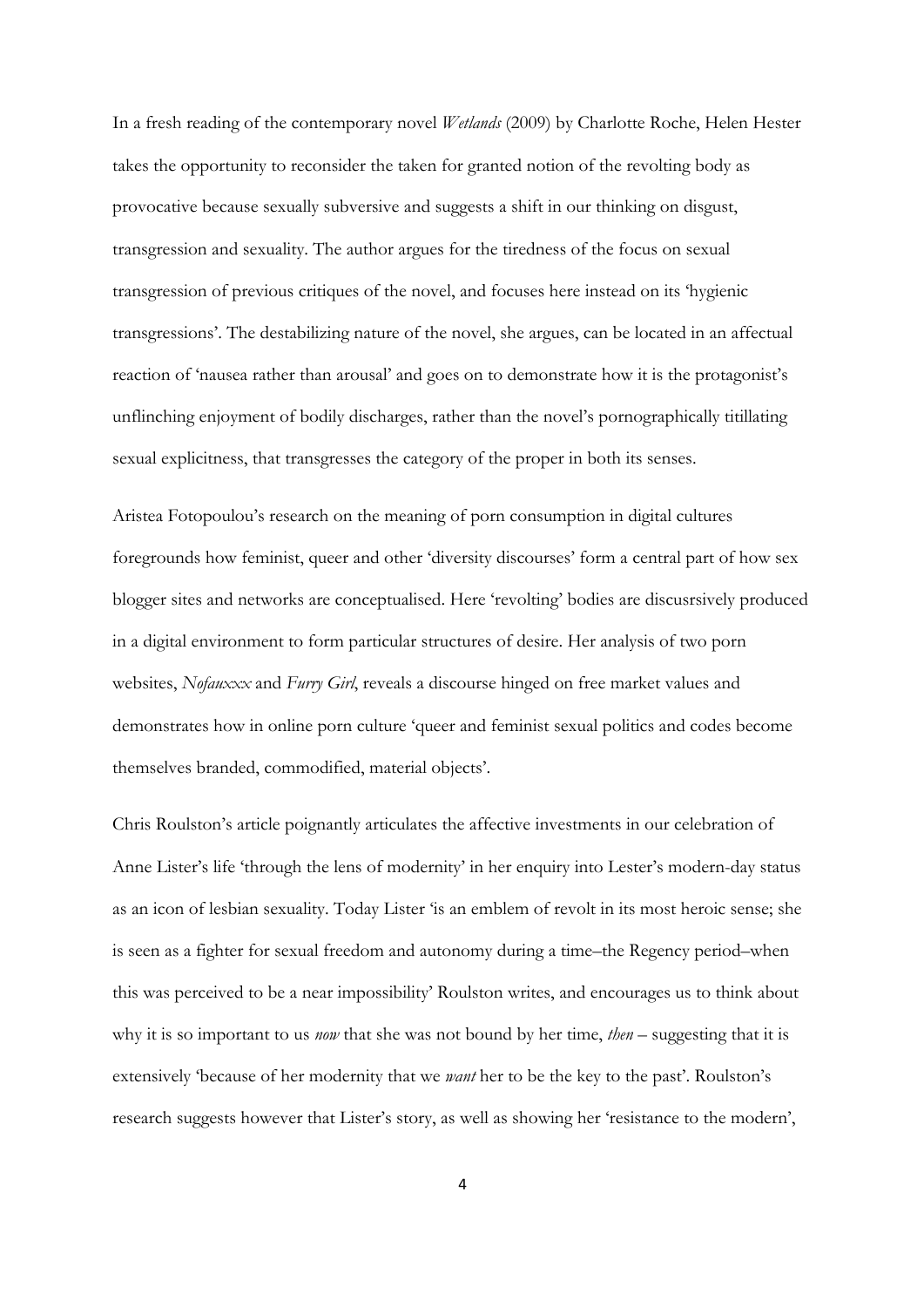also involves a complex negotiation of belonging and departing; and indicates a vanguard sexuality that is produced through feelings of shame as well as resolution and elitist privilege.

Caroline Gonda's article, like Hester's, concerns itself with the body that is too much, and a woman who is 'all too thoroughly embodied', but this time in a much older text; Maria Edgeworth's *Angelina* (1801). In her article, Gonda attends specifically to the queer abjectness of the materiality of the body. Tracing the experience of a failed relation from the other, untold, side of the heroine's 'unknown friend', she engages with a text that historically has been overlooked as a lesbian narrative, raising questions about how the text represents a 'romantic friendship with a vengeance…yet…seems to be critically invisible, illegible'. In this respect the article, like Bláthnaid Nolan's, deals with formations of sexualities that jar with contemporary understandings of sexual identities.

Bláthnaid Nolan's research on early  $19<sup>th</sup>$  century formations of lesbian subculture among convict women transported to the 'tainted island' of Van Diemen's Land (Tasmania) draws out not only how their bodies constituted the sexually dissident Other of idealised white, domesticated femininity but how they self-defined as having a specific sexual identity. The Government reports of the time, she demonstrates, not only recorded the attempts to control the convict women's bodies, but also provide evidence of the women's 'reverse discourse' and resistance written into the abundance of official documentations describing convict women's sexual behaviour. Commenting on ongoing debates about contemporary perceptions of early-modern sexual identities, arguably driven by our desires for historical lineage and investment in the notion of knowable sexual identities, this article connects to Roulston's problematisation of understanding Lister's sexuality through a contemporary lens, but furthermore offers a subtle counter narrative in itself by proposing that some of these women had in common, if not a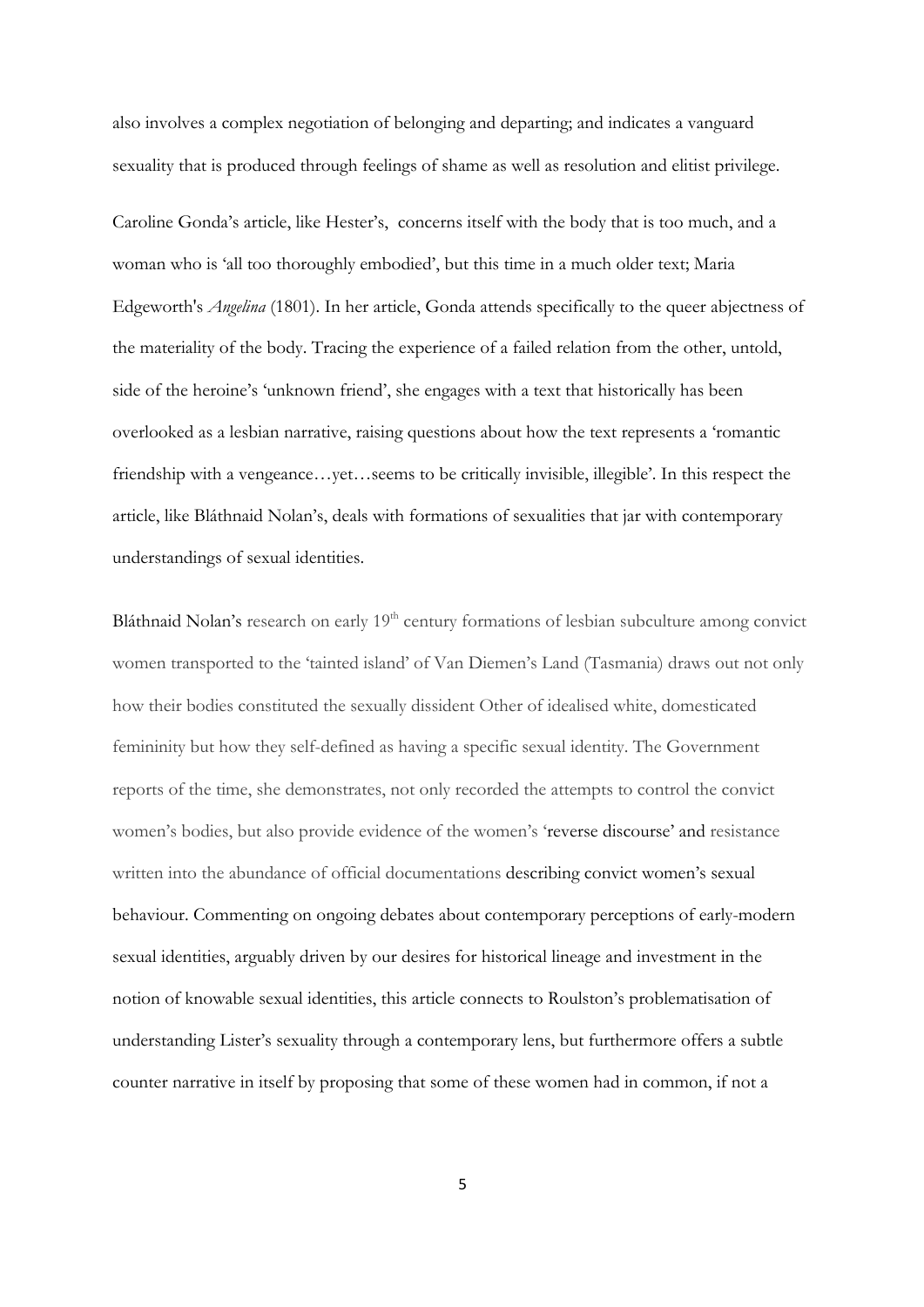sexual identity that directly translates into the terminology of our (post-sexology) times, nevertheless a shared group identity formed through desire as well as through feelings of shame.

Rachel Wood's article takes us through the London of Sarah Waters' much celebrated novels *Tipping the Velvet* (1998) and *The Nightwatch* (2006), exploring how the cityscape both 'produces and limits the parameters of possible narratives for [the novels'] characters' as it provides a performative space but also exerts control through heightened surveillance. Debating how the desires of today's readers map onto lesbian historical fiction Wood draws out the performative nature of what Waters herself has termed a 'distinctly *lesbian*… historical fantasy and speculation' (1996: 177).

Looking at transnational sexualities in the film *Nina's Heavenly Delights* (2006), Churnjeet Mahn reads the film against the grain of queer diaspora studies, yet retaining the scepticism towards neoliberal nationalisms of that critical vein. Focusing on 'identities which do not draw from the repository of "lesbian"' unequivocally, the article draws out the film's specific strategies for representing the 'realisation of same-sex desire in the Scottish South Asian diaspora'. Mahn demonstrates how the film opens up for conceptualisations outside this identitarian category yet shuts this down by subscribing to the paradigmatic coming out story.

'Revolting' lesbian bodies are also the focus of Georgina Roy's ethnographic study of 'women in wetsuits'. The article explores lesbian surf culture and discusses lesbian women's experience of the wetsuit as evoking both disgust and desire. Her study is situated in the wider context of sporting lesbian bodies which persistently receive negative attention in media and public debates. The wetsuit experience brings our attention to bodily discharges– a theme continued from Hester's article – held intimately 'inside the rubber, and next to the skin' and simultaneously abject and erotically charged. Raising the question of the desirability of women in wetsuits, Roy ends by sketching how the lesbian surfers' negotiations of desirability produce nodes of sexual